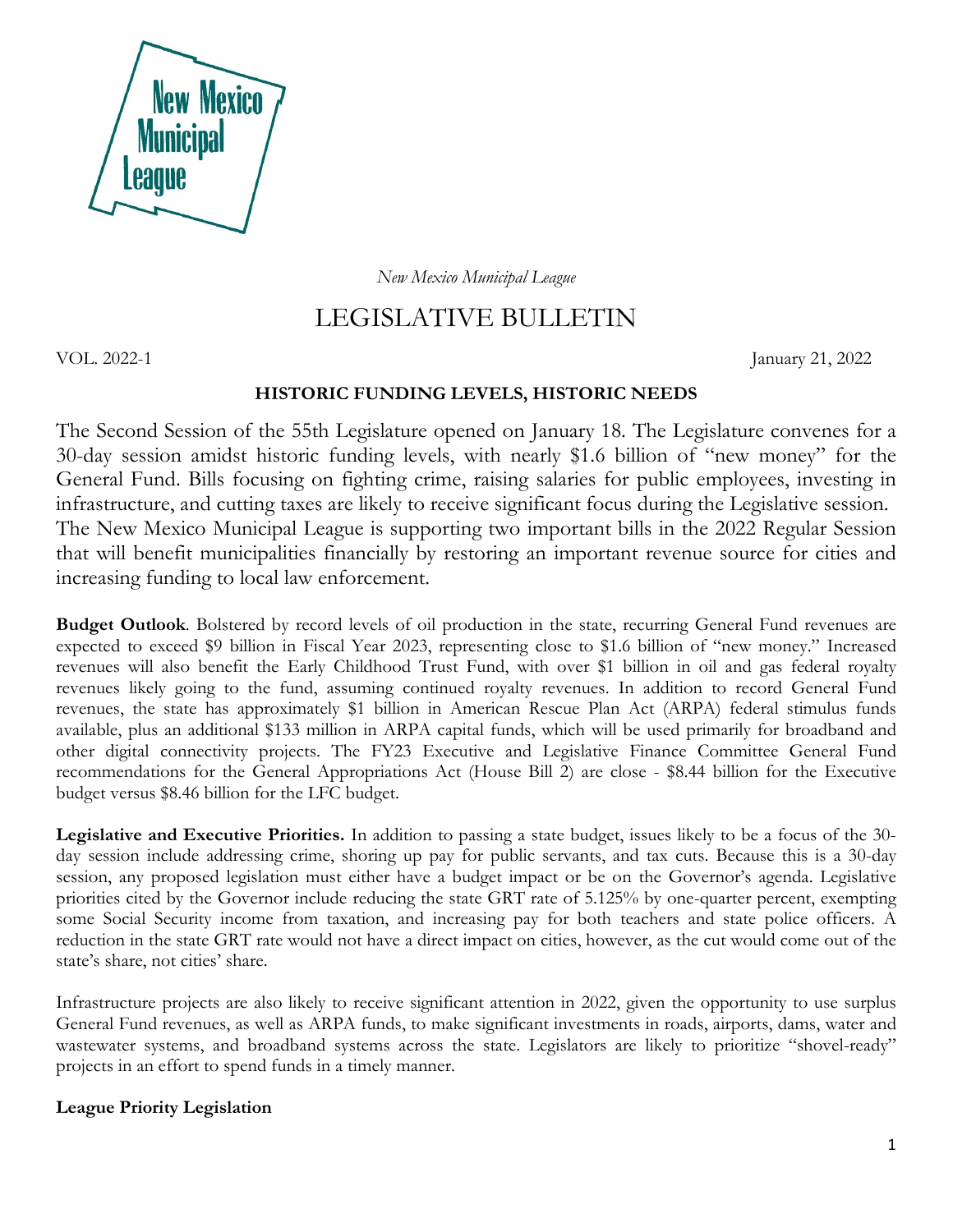The League is supporting two key bills in the 2022 session:

**Senate Bill 137 (Distribute Part of GRT on Services to Munis) restores cities' local share of state GRT on sales of services, an important source of municipal revenue**. SB137 was introduced by Senators Gay Kernan and Roberto "Bobby" Gonzales. Historically, cities have received 1.225% - approximately one-quarter of the state GRT rate of 5.125% - of net receipts from sellers within a city. As an unintended consequence of moving to destination sourcing as part of House Bill 6 (2019), cities no longer receive their local share of state GRT on sales to buyers outside the city – even when the seller is in the city. Instead, the state now retains that money. Unfortunately, there was no policy discussion of this revenue impact, and the revenue loss was not identified in fiscal impact reviews of the bill. We believe that this revenue belongs

The 30-day regular session (Second Session of the 55th Legislature) runs through February 17.

Your legislator can be reached by name through the legislative switchboard: (505)- 986-4300 in Santa Fe. The Legislature's website [\(www.nmlegis.gov\)](http://www.nmlegis.gov/) also contains legislator's email addresses. You can also check the League's website [\(www.nmml.org\)](http://www.nmml.org/) for other League information.

See page 10 for a summary of how legislation is passed in New Mexico.

with cities. Cities provide infrastructure, services, and economic development for businesses operating within city limits, and the local distribution allows cities to provide adequate services for local businesses.

We strongly support SB137, which would restore the local distribution on nearly all sales of services in a city, regardless of whether the buyer is in the city or not. This bill provision would not reverse destination-based sourcing, so would not affect tax rates or taxes paid by buyers or sellers, nor would it affect county revenues.

SB137 also asks the Taxation and Revenue Department to create and implement codes that identify a seller's location, in addition to existing codes for the buyer's location. Adding these codes will provide more comprehensive and detailed data for local governments, allowing for more accurate revenue projections and targeting of economic development dollars and efforts. For example, cities would be able to identify how much of GRT comes from internet sales revenue versus in-person retail sales.

SB137 will be heard in the Senate Tax, Business and Transportation Committee and the Senate Finance Committee.

The second bill the League is supporting is **Senate Bill 3 (Enhancing Death Benefits for Law Enforcement), which will increase funding to local law enforcement agencies and provide more money for families of fallen officers**. SB3 was introduced by Senator George Munoz. Under current law, municipal police departments will receive \$45,000 per department plus \$1,000 per officer beginning in July 2022. SB3 would increase those distributions to \$95,000 per department plus \$1,500 per officer. The funding, which comes from the Law Enforcement Protection Fund, can be used for training and equipment needs. The bill would also direct any balances in the fund to the Peace Officers' Survivors Fund, which provides benefits for surviving spouses, children, and parents of officers killed in action, and would raise the death benefit from \$250,000 to \$1 million to better align with the costs of raising children and replacing lost income. We believe this bill provides needed funding to support the modernization of local police departments.

SB3 will be heard in the Senate Public Health Affairs Committee, followed by the Senate Finance Committee. A duplicate House bill, sponsored by Representatives Doreen Gallegos and Meredith Dixon, will be filed as well.

See attached briefing sheets for more information about the above bills.

#### **Other Substantive Legislation**

• **House Bill 50**, introduced by Rep. Phelps Anderson, would allow retired public employees to return to work for a public state or local employer after a year of retirement, and continue to receive a pension while working for the public employer. The provisions in HB50 would be a useful tool for municipal governments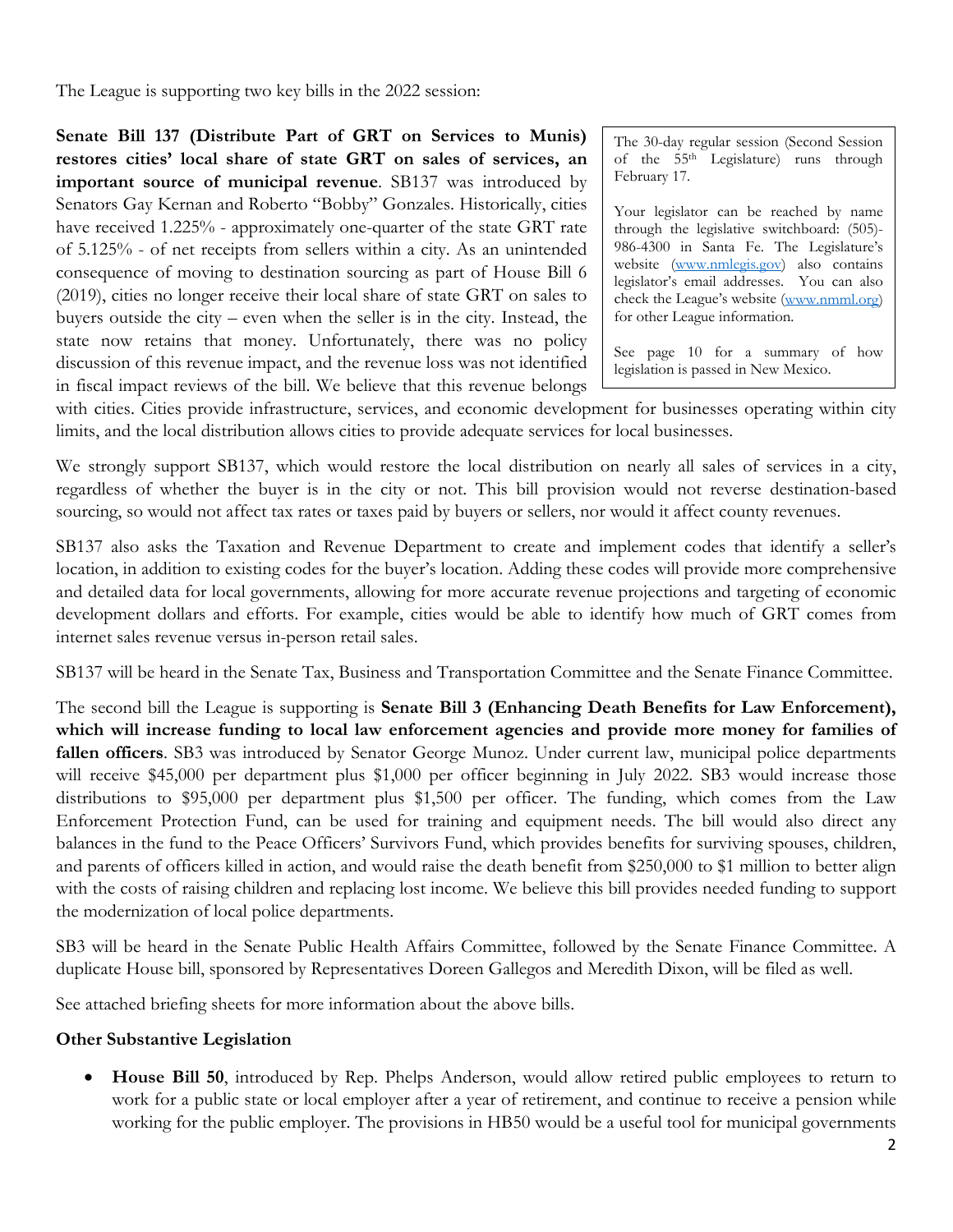and law enforcement departments to fill staff vacancies by drawing on a pool of experienced former employees. Employment in municipal governments has lagged, even as private sector employment has recovered.

- **Senate Bill 27**, introduced by Sen. Ron Griggs, would allow municipalities with populations under 10,000 that did not have hold harmless GRT increments in effect on June 30, 2019, to receive maximum "hold harmless" distributions. Other municipalities would receive 50% of the maximum distribution. Hold harmless distributions compensate local governments for lost GRT revenue from exemptions on food and medical sales beginning in 2005.
- **House Bill 62**, introduced by Representatives Meredith Dixon, Susan Herrera, and Christine Chandler, would create a Grant Opportunities Council within the Department of Finance and Administration to assist DFA in identifying, securing, and tracking federal and other grants. The council would support local governments in obtaining grants. The bill would also create a matching grants fund, with a \$1 million annual appropriation to help municipalities and counties meet match requirements for grants, with priority for rural and frontier communities.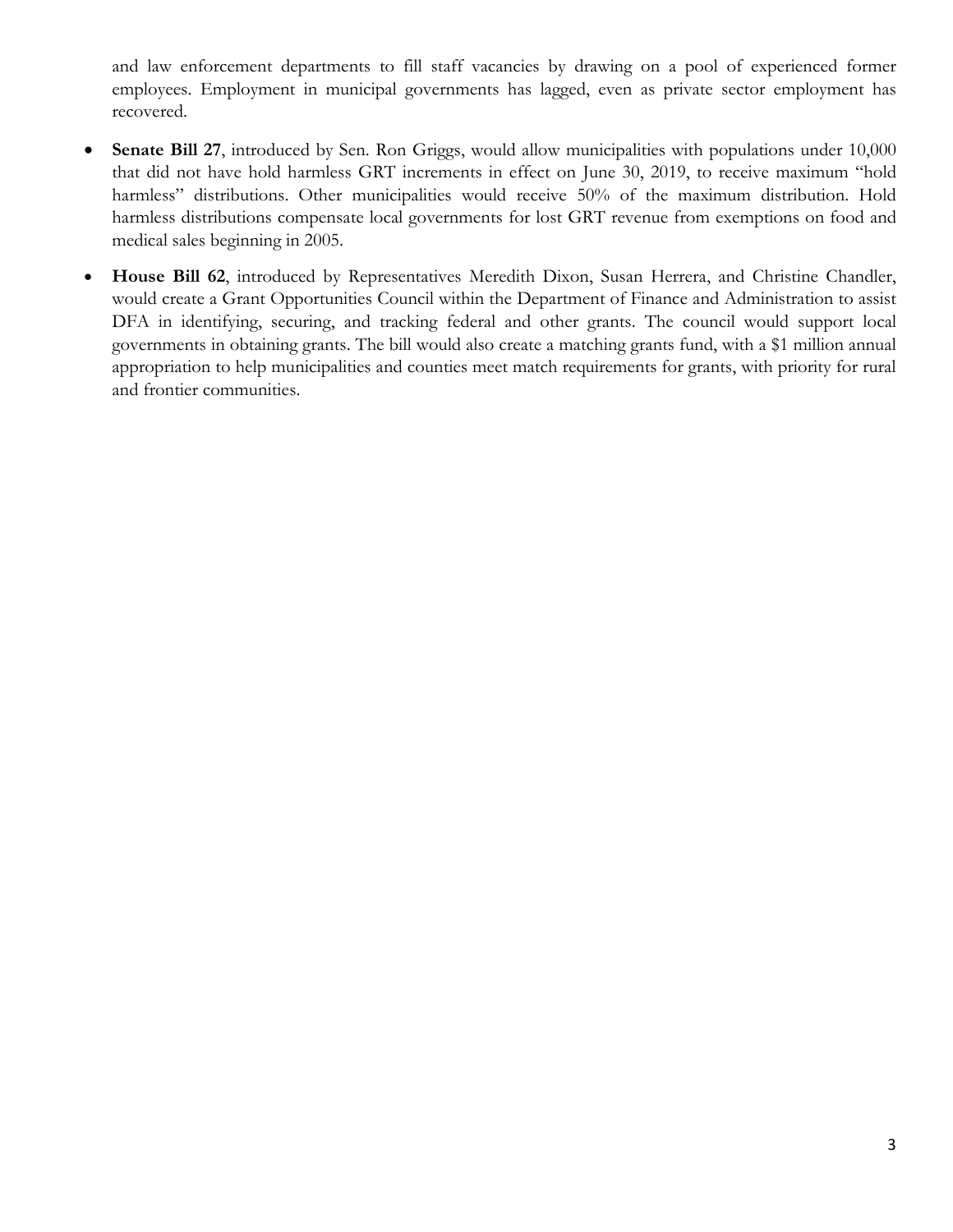# **Legislation to Watch (as of January 20, 2022)**

**HB 14** Chandler, Christine BONDS & GRT DEDUCTION FOR ELECTRIC STORAGE House Bill 14 (HB 14) amends Industrial Revenue Bond (IRB) Act and the County IRB Act to make electric energy storage facilities eligible for revenue bond funding. HB 14 exempts the sale of energy storage equipment to government entities from Gross Receipts Tax. HPREF [2] HENRC/HTRC-HENRC

**HB 30** Rehm, William LIMIT CAR SALE LOCATIONS & SELLERS House Bill 30 (HB 30) amends Motor Vehicle statues to limit the locations where a motor vehicle may be sold or offered for sale. HB 30 also limits the number of sales per year for a person who is not a dealer and prohibits the sale of a motor vehicle by a non-owner who is not a motor vehicle dealer. HPREF [2] not prntd-HRC

**HB 32** Trujillo, Christine FEMININE HYGIENE PRODUCT GROSS RECEIPTS House Bill 32 (HB 32) relates to taxation. HB 32 provides gross receipts tax and governmental gross receipts tax deductions for feminine hygiene products. HB 32 requires annual reporting. The provisions of this act are effective July 01, 2022. HPREF [2] HHHC/HTRC-HHHC

**HB 33** Ferrary, Joanne CIGARETTE AND TOBACCO PRODUCTS TAX House Bill 33 (HB 33) increases the cigarette tax from 10 cents to 20 cents a cigarette, increases the tax on tobacco products, includes nicotine in the definition of tobacco product, and decreases the distribution of cigarette taxes. HPREF [2] HHHC/HTRC-HHHC

**HB 34** Ferrary, Joanne SOLAR MARKET DEVELOPMENT TAX CREDIT EXTENSION House Bill 34 (HB 34) makes three changes to the New Solar Market Development Income Tax Credit: extends the credit by four additional years; doubles the aggregate credit cap to \$16 million; and makes the credit refundable to taxpayers.HPREF- HPREF [2] HENRC/HTRC-HENRC

**HB 39** Gallegos, Doreen Y GRT DEDUCTION FOR NONATHLETIC SPECIAL EVENTS House Bill 39 (HB 39) extends the deduction from gross receipts and governmental gross receipts for nonathletic special events at postsecondary educational institutions. HPREF [2] HEC/HTRC-HEC

**HB 41** Herrera, Susan K WATER TRUST FUNDHouse Bill 41 (HB 41) appropriates sixty million dollars (\$60,000,000) to the Water Trust Fund. HPREF [2] HAAWC/HAFC-HAAWC

**HB 42** Herrera, Susan K PUBLIC PROJECT REVOLVING FUND PROJECTS House Bill 42 (HB 42) authorizes loans for various public projects from the Public Project Revolving Fund. This bill has an emergency clause, to take effect immediately. HPREF [2] not prntd-HRC

**HB 47** Chandler, Christine sb 37 House Bill 47 (HB 47) exempts personal care services, home health care, and hospice care from Gross Receipts Tax when the service occurs in the state (destination sourcing) and declares an emergency. HPREF [2] HHHC/HTRC-HHHC

**HB 48** Brown, Cathrynn N EXEMPT SOCIAL SECURITY INCOME FROM INCOME TAX House Bill 48 (HB 48) exempts Social Security benefits from state income tax. HB 48 prohibits taxpayers from claiming both the over 65 and blind exemption and the proposed Social Security exemption. HPREF [2] HLVMC/HTRC-HLVMC

**HB 49** Armstrong, Gail "Missy" EXEMPT SOCIAL SECURITY INCOME FROM INCOME TAX House Bill 49 (HB 49) gradually exempts 100% Social Security benefits from state income tax over six years in 20% increments. HB 49 prohibits taxpayers from claiming both the over 65 and blind exemption and the proposed Social Security exemption. HPREF [2] HCPAC/HTRC-HCPAC

**HB 50** Anderson, Phelps PUBLIC RETIREES RETURNING TO WORK House Bill 50 (HB 50) relates to public employee retirement. HB 50 allows public employees to return to work for affiliated public employers under certain conditions. HPREF [2] HLVMC/HJC-HLVMC

**HB 51** Anderson, Phelps PERA BOARD MEMBERS, ELECTION & NOTICE House Bill 51 (HB 51) changes the composition of the Public Employees Retirement Board and certain election requirements. HB 51 requires written notice of an emergency meeting. HPREF [2] not prntd-HRC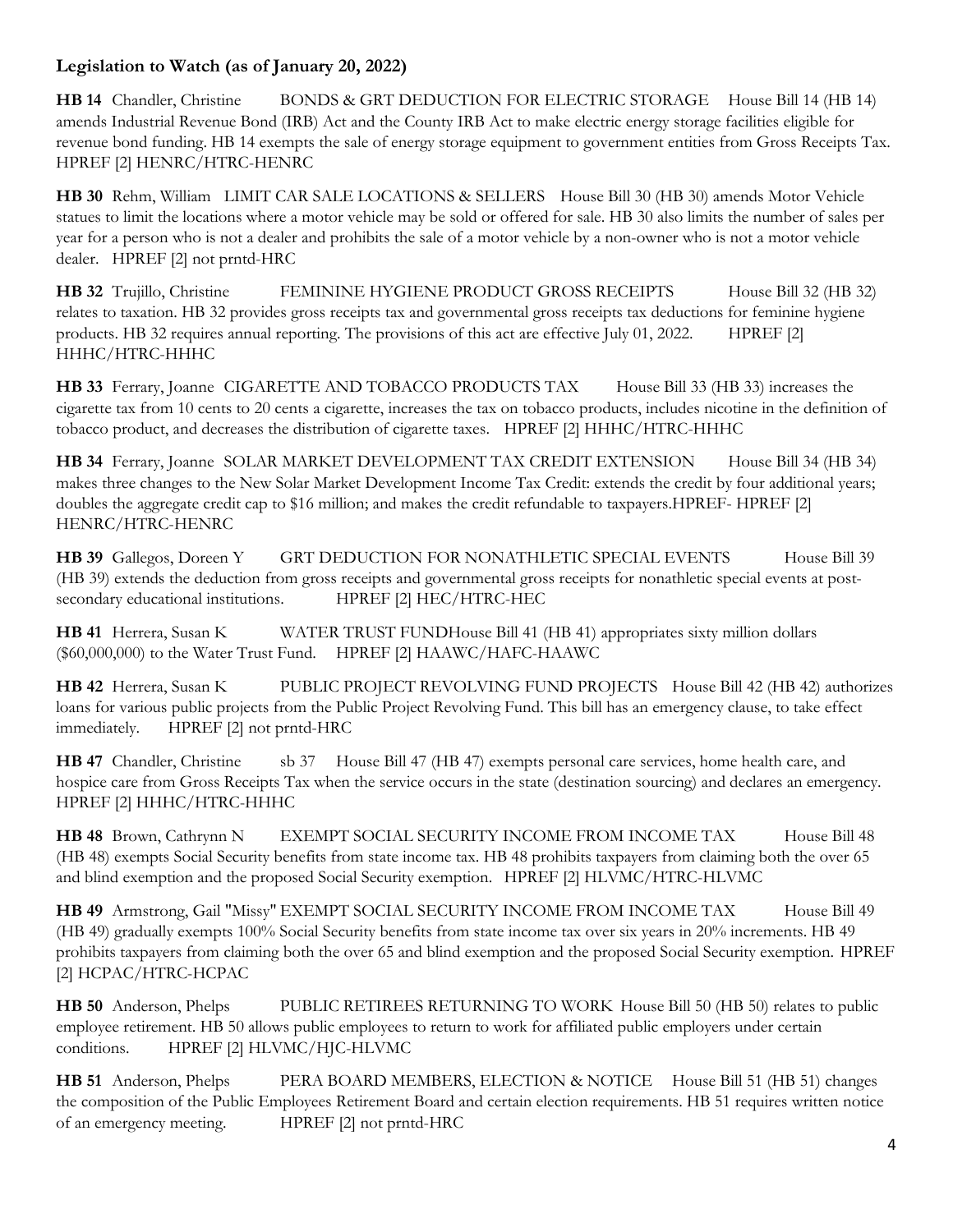**HB 54** Rehm, William CANNABIS & DWI TESTING House Bill (HB 54) relates to driving under the influence of intoxicating liquor, drugs, or adult-use recreational cannabis. HB 54 addresses road safety issues related to the legalization of adult-use recreational cannabis. HB 54 provides for testimony by interactive video. HB 54 prohibits driving with certain amounts of controlled substances or metabolites in the blood. HB 54 changes the requirements for testing the blood of a person suspected of operating a motor vehicle while under the influence of intoxicating liquor or drugs. HB 54 provides that certain medical professionals are authorized to withdraw blood in the performance of a chemical blood test for driving a motor vehicle or operating a motorboat under the influence of intoxicating liquor or drugs. HB 54 clarifies that the chemical blood test may be for drugs or alcohol. HB 54 provides for implied consent to a laboratory analyst's appearance by video. HB 54 provides that the ignition interlock requirement only applies to offenders with alcohol concentration in their blood or breath. HPREF [2] not prntd-HRC

**HB 6** Small, Nathan CLEAN FUTURE ACT House Bill 6 (HB 6) enacts the Clean Future Act and new sections of the Air Quality Control Act and provides powers and duties. HB 6 establishes greenhouse gas emissions limits. It directs the Environmental Improvement Board to adopt rules to reduce greenhouse gas emissions and directs the assessment of fees. It creates a fund and makes an appropriation. HPREF [2] HENRC/HGEIC-HENRC

**HB 62** Dixon, Meridith GRANT OPPORTUNITIES COUNCIL House Bill 62 (HB 62) creates the Grant Opportunities Council which advises the Department of Finance and Administration on grant matters and creates the Grants Matching Fund which allows grants for projects that provide services to rural and smaller communities. HB 62 appropriates \$1,000,000 to help political subdivisions meet grant matching requirements. HPREF [2] HGEIC/HAFC-HGEIC

**HB 67** Chandler, Christine TECH READINESS GROSS RECEIPTS TAX CREDITHouse Bill 67 (HB 67) extends the Technology Readiness Gross Receipts Tax Credit and repeals the tax credit fund. HPREF [2] HCEDC/HTRC-**HCEDC** 

**HB 69** Dixon, Meridith CREATING THE CRIME OF OPERATING A CHOP SHOP House Bill 69 (HB 69) creates the crime of operating a chop shop, the crime of criminal damage to property by theft or attempted theft of regulated material, and prohibits a secondhand metal dealer from purchasing or receiving regulated material. HPREF [2] HCPAC/HJC/HAFC-HCPAC

**HB 71** McQueen, Matthew LIMIT PROPERTY TAX VALUATION INCREASE House Bill 71 (HB 71) proposes that beginning in 2024, a principal residence  $\hat{a} \in T^M$ s property tax valuation is limited to a 3% increase in one year. HB 71 limits property tax of a residence that is not a primary residence to 10%. HPREF [2] HCPAC/HTRC-HCPAC

**HB 72** McQueen, Matthew SPACE TICKET GROSS RECEIPTS House Bill 72 (HB 72) clarifies that ticket sales or services to transport people into or near space are not deducted from Gross Receipts Tax in certain cases. HPREF [2] HCEDC/HTRC-HCEDC

**HB 74** Figueroa, Natalie RETIREE HEALTH CARE FUND CONTRIBUTIONS HB 74 relates to retiree health care by increasing employee and employer contribution rates to the Retiree Health Care Fund. HPREF [2] not prntd-HRC

**HB 75** Roybal Caballero, Patricia PUBLIC BANKING ACT House Bill 75 (HB 75) relates to public finance. HB 75 enacts the Public Banking Act. HB 75 creates the Public Bank of New Mexico. HB 75 establishes a Board of Directors and the structure of the Public Bank of New Mexico. HB 75 provides duties. HB 75 permits certain investments. HB 75 prohibits conflicts of interest. HB 75 creates the State Banking Fund. HB 75 requires the State Treasurer to deposit and maintain a certain amount of public money in the Public Bank of New Mexico. HB 75 provides penalties. HB 75 makes an appropriation. HPREF [2] HCEDC/HAFC-HCEDC

**HB 76** Anderson, Phelps MILITARY RETIREMENT INCOME TAX EXEMPTION House Bill 76 (HB 76) proposes an Income Tax Exemption of military retirement pay not to exceed \$30,000. HPREF [2] HLVMC/HTRC-HLVMC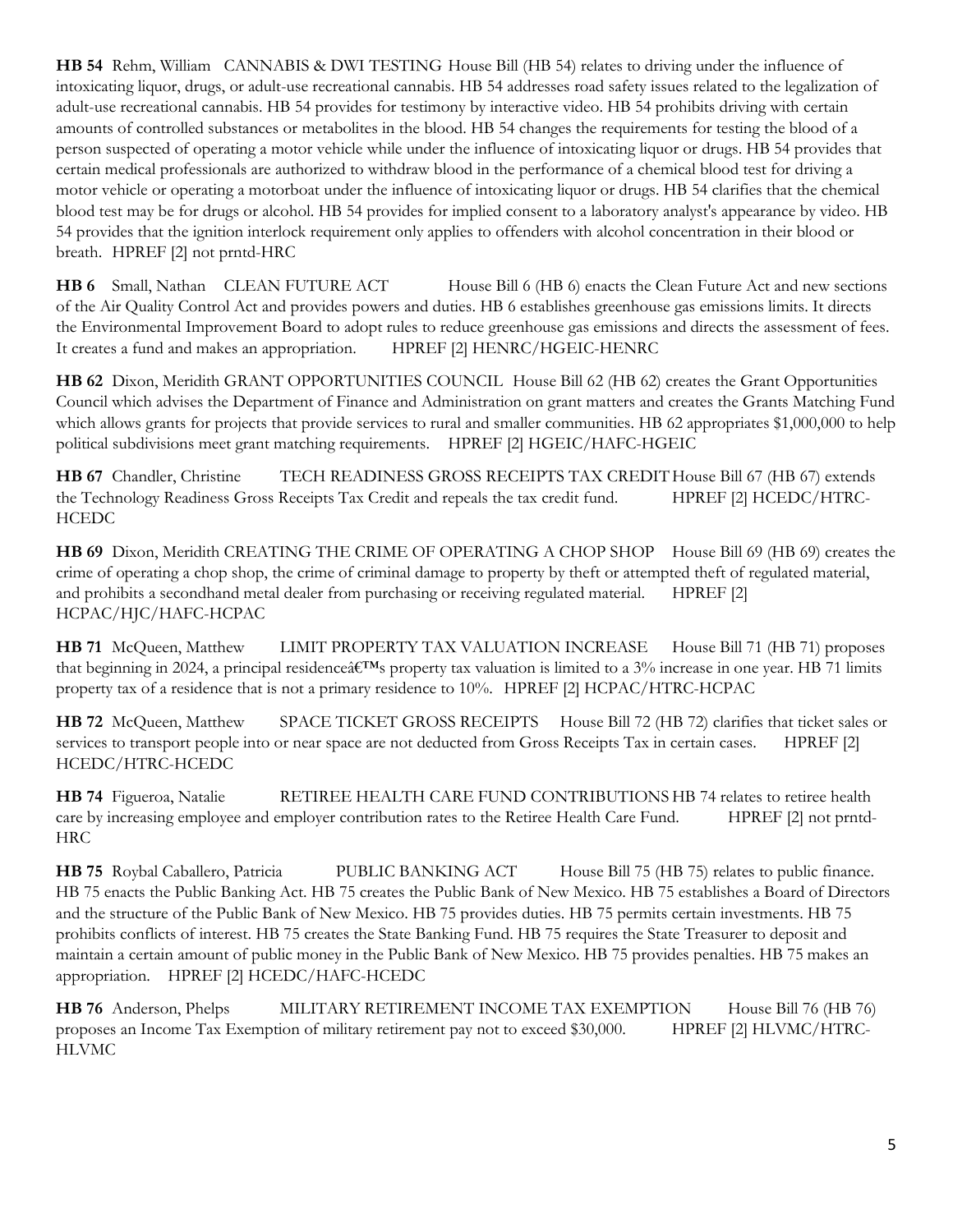**HB 77** Roybal Caballero, Patricia INVESTMENT STAFF PAY PARITY House Bill 77 (HB 77) requires pay parity for certain investment staff and permits an employer to provide alternative qualifications for certain investment staff. HPREF [2] not prntd-HRC

**HB** 78 Roybal Caballero, Patricia CAP ON CERTAIN INTEREST RATES House Bill 78 (HB 78) relates to lending. HB 78 imposes a cap on interest rates. HB 78 voids contracts that exceed the interest rate cap. HB 78 lowers the maximum annual percentage rate for loans pursuant to the New Mexico Bank Installment Loan Act of 1959 and the New Mexico Small Loan Act of 1955. HPREF [2] not prntd-HRC

**HJR 2** Ferrary, Joanne ENVIRONMENTAL RIGHTS, CA House Joint Resolution 0002 (HJR 2) proposes to amend the NM Constitution by adding a new section to Article 2 that provides the people of the state with environmental rights and directs the state to protect environmental resources for the benefit of all the people. It repeals the current pollution control provisions of Article 20, Section 21 of the NM Constitution. HPREF

**SB 21** Tallman, Bill RELATING TO ELECTRIC MOTOR VEHICLES; CREATING THE ELECTRIC VEHICLE INCOME TAX CREDIT; CREATING THE ELECTRIC VEHICLE CHARGING UNIT INCOME TAX CREDIT; REQUIRINGANADDITIONAL REGISTRATION FEE FOR ELECTRIC Senate Bill 21 (SB21) creates the Electric Vehicle Income Tax Credit. SB 21 creates the Electric Vehicle Charging Unit Income Tax Credit. SB 21 requires an additional registration fee for electric and plug-in hybrid vehicles and provides for an additional registration fee to be distributed to the State Road Fund and the Local Governments Road Fund. [1] SCC/STBTC/SFC-SCC [2]germane-STBTC

**SB 39** Shendo, Benny RELATING TO PROCUREMENT; INCREASING THE PREFERENCE FOR NEW MEXICO RESIDENT BUSINESSES AND CONTRACTORS; ELIMINATING THE TIME LIMITATION FOR SPECIAL PREFERENCES FOR NEW MEXICO RESIDENT VETERAN BUSINESSE Senate Bill 39 (SB39) relates to procurement. SB 39 increases the preference for New Mexico resident businesses and contractors and eliminates the time limitation for special preferences for New Mexico resident veteran businesses and resident veteran contractors. SB 39 provides for a preference for New Mexico Native American resident and resident veteran businesses and contractors. [1] SCC/SIRC/STBTC-SCC [4]germane-SIRC

**SB 102** Tallman, Bill PERA BOARD MEMBER CHANGES Senate Bill 102 (SB 102) reduces the membership and changes the composition of the Public Employees Retirement Board and provides requirements for certain retirement board members. [1] SCC/SRC/SJC-SCC

**SB 14** Stewart, Mimi ENACTING THE CLEAN FUEL STANDARD ACT Senate Bill 14 (SB 14) enacts the Clean Fuel Standard Act that provides for the establishment of a clean fuel standard for transportation fuels, the assessment of an annual registration fee, and the creation of the Clean Fuel Standard Fund. SB directs the state Environmental Improvement Board to promulgate rules to implement the Clean Fuel Standard Act and makes an appropriation. [1] SCC/STBTC/SFC-SCC [2]germane-STBTC

**SB 17** Ingle, Stuart AUTHORIZATION FOR CERTAIN WATER PROJECTS Senate Bill 17 (SB 17) authorizes the New Mexico Finance Authority to make loans or grants from the Water Project Fund for certain water projects and declares an emergency. SB 17 declares an emergency. The NM Finance Authority Oversight Committee requested the introduction of SB 17. [1] SCC/SCONC/SFC-SCC [2]germane-SCONC

**SB 18** Stefanics, Elizabeth "Liz" APPROPRIATION TO THE WATER TRUST FUND Senate Bill 18 (SB 18 ) appropriates fifty million dollars (\$50,000,000) to the Water Trust Fund [1] SCC/SCONC/SFC-SCC [2]germane-SCONC

**SB 19** Rodriguez, Nancy NEW MEXICO HOUSING TRUST FUND Senate Bill (SB) makes a recurring appropriation starting in FY2023, from the General Fund to the New Mexico Housing Trust for the New Mexico Mortgage Finance Authority to carry out the provisions of the New Mexico Housing Trust Act. [1] SCC/SHPAC/SFC-SCC [2]germane-SHPAC

**SB 26** Shendo, Benny HOLD HARMLESS DISTRIBUTIONS Senate Bill 26 (SB 26) permits certain municipalities to retain hold harmless distributions for food and health care practitioner services. SB 26 clarifies that some local governments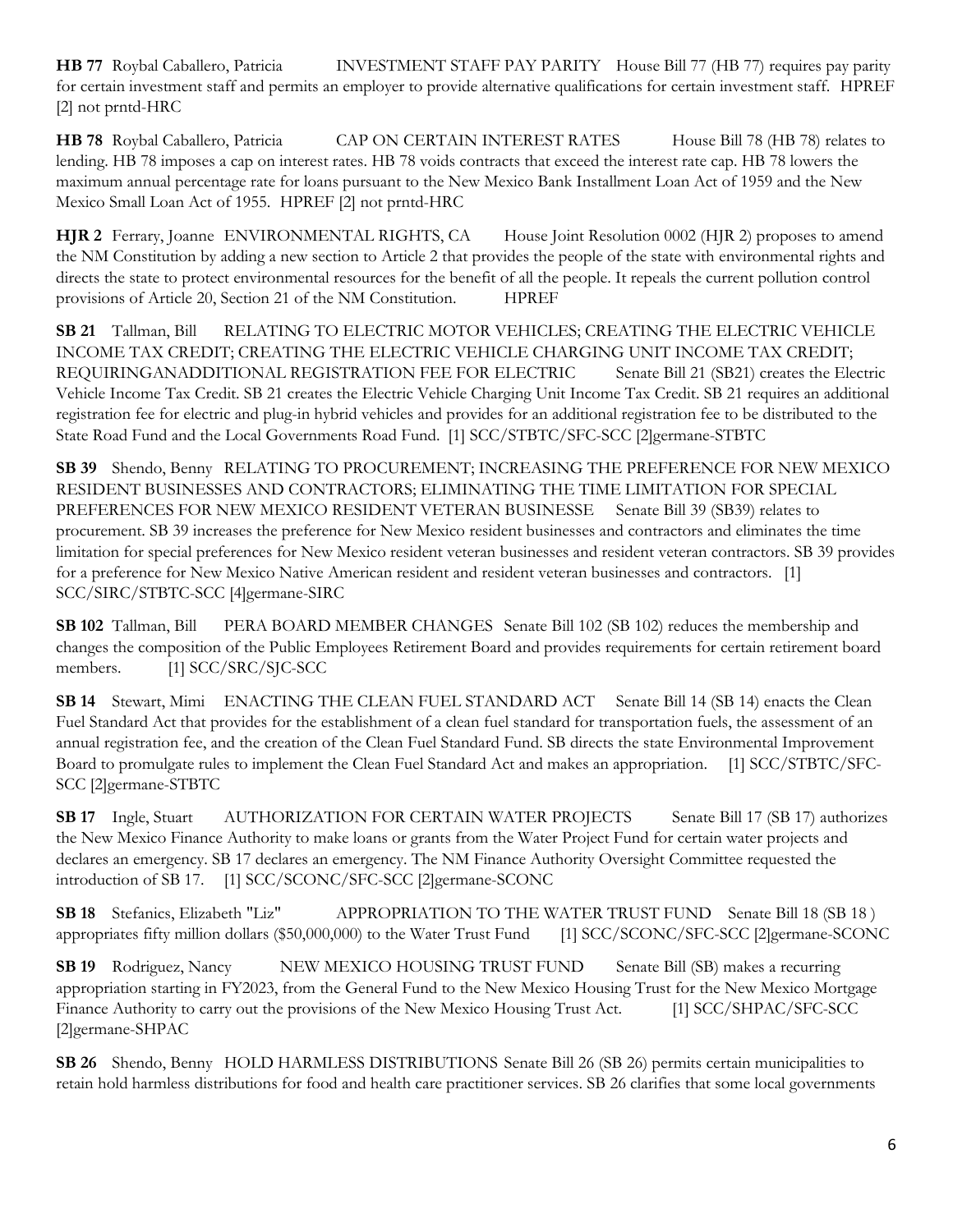are exempt from the phased out distributions if they did not implement a hold harmless Gross Receipts Tax on June 30, 2019. [1] SCC/STBTC/SFC-SCC [2]germane-STBTC

**SB 27** Griggs, Ron LOCAL GOVERNMENTS HOLD HARMLESS DEDUCTIONS Senate Bill 27 (SB 27) keeps the hold harmless distribution permanent at 50% for certain local governments. [1] SCC/STBTC/SFC-SCC [2]germane-STBTC

**SB 3** Munoz, George K ENHANCING DEATH BENEFITS FOR LAW ENFORCEMENT Senate Bill (SB) relates to law enforcement. SB enhances death benefits for peace officers, New Mexico Mounted Patrol Members, and reserve police officers. SB changes distributions from the Law Enforcement Protection Fund. [1] SCC/SHPAC/SFC-SCCgermane-SHPAC

**SB 30** Jaramillo, Leo REGIONAL TRANSIT GRT DISTRIBUTIONSSenate Bill 30 (SB30) addresses gross receipts tax distributions to regional transit districts. SB30 provides that revenue from a regional transit gross receipts tax imposed by a county be distributed directly to the district. [1] SCC/STBTC/SFC-SCC-germane-STBTC

**SB 37** Rodriguez, Nancy PUBLIC PROJECT REVOLVING FUND APPROPRIATIONS Senate Bill 37 (SB 37) makes non-reverting appropriations from the Public Project Revolving Fund to the Drinking Water State Revolving Loan Fund, the Wastewater Facility Construction Loan Fund, and the Cultural Affairs Facilities Infrastructure Fund. [1] SCC/SCONC/SFC-SCC-germane-SCONC

**SB 4** Duhigg, Katy PREVAILING WAGE AND FRINGE BENEFIT RATES Senate Bill 221238 (SB 221238) amends Minimum Wages on Public Works to specify the determination date and implementation date for prevailing wage and fringe benefit rates. SB 221238 also provides the an appeal will not stay the rate implementation unless modified by a final decision of the Labor and Industrial Commission or final judgment of a district court. [1] SCC/SHPAC/SJC-SCC [2]germane-SHPAC

**SB 42** Padilla, Michael UTILITY EASEMENTS FOR BROADBAND ACT Senate Bill 42 (SB 42) enacts the Utility Easements for Broadband Act (UEFBA) that authorizes the use and sharing of utility easements for the provision of communications service throughout the state. It requires notice to the property owner; provides for optional recording of such notice; establishes claims pursuant to the use of utility easements; allows cost recovery for communications infrastructure projects; and provides definitions. [1] SCC/STBTC/SJC-SCC

**SB 44** Soules, William NEW SOLAR MRKT DEV INCOME TAX CREDIT CHANGES Senate Bill 44 (SB 44) makes three changes to the New Solar Market Development Income Tax Credit: extends the credit by four additional years; doubles the aggregate credit cap to \$16 million; and makes the credit refundable to taxpayers.[1] SCC/STBTC/SFC-SCCgermane-STBTC

**SB 45** Pope, Harold James VETERAN BUSINESS & CONTRACTOR PROCUREMENT Senate Bill 221815 (SB 221815) repeals a section of Public Purchases and Property addressing procurement, which makes permanent the certification of a resident veteran business and resident veteran contractor. [1] SCC/SHPAC/STBTC-SCC

**SB 47** Steinborn, Jeff SUBSTANCE USE DISORDER TREATMENT FUND SB47 creates the Substance Use Disorder Treatment Fund. A distribution of 10% of the net receipts from the Cannabis Excise Tax will be distributed to this new fund. The fund shall be administered by the Human Services Department for use in providing statewide substance use disorder treatment. [1] SCC/SHPAC/SFC-SCC

**SB 49** Tallman, Bill EXEMPT SOCIAL SECURITY FROM INCOME TAX This bill increases the cigarette tax from 10 cents to 15 cents a cigarette, increases the tax on tobacco products, includes nicotine in the definition of tobacco product, decreases the distribution of cigarette taxes, and exempts social security income from income tax for certain individuals. [1] SCC/STBTC/SFC-SCC-germane-STBTC

**SB 5** Gonzales, Roberto "Bobby" REDUCING RATES OF GROSS RECEIPTS TAX Senate Bill 5 (SB 5) reduces Gross Receipts and Compensating Tax (CRT) rates from 5.125 to 4.875 and defines what a disclosed agency is in GRT Act. [1] SCC/STBTC/SFC-SCC [2]germane-STBTC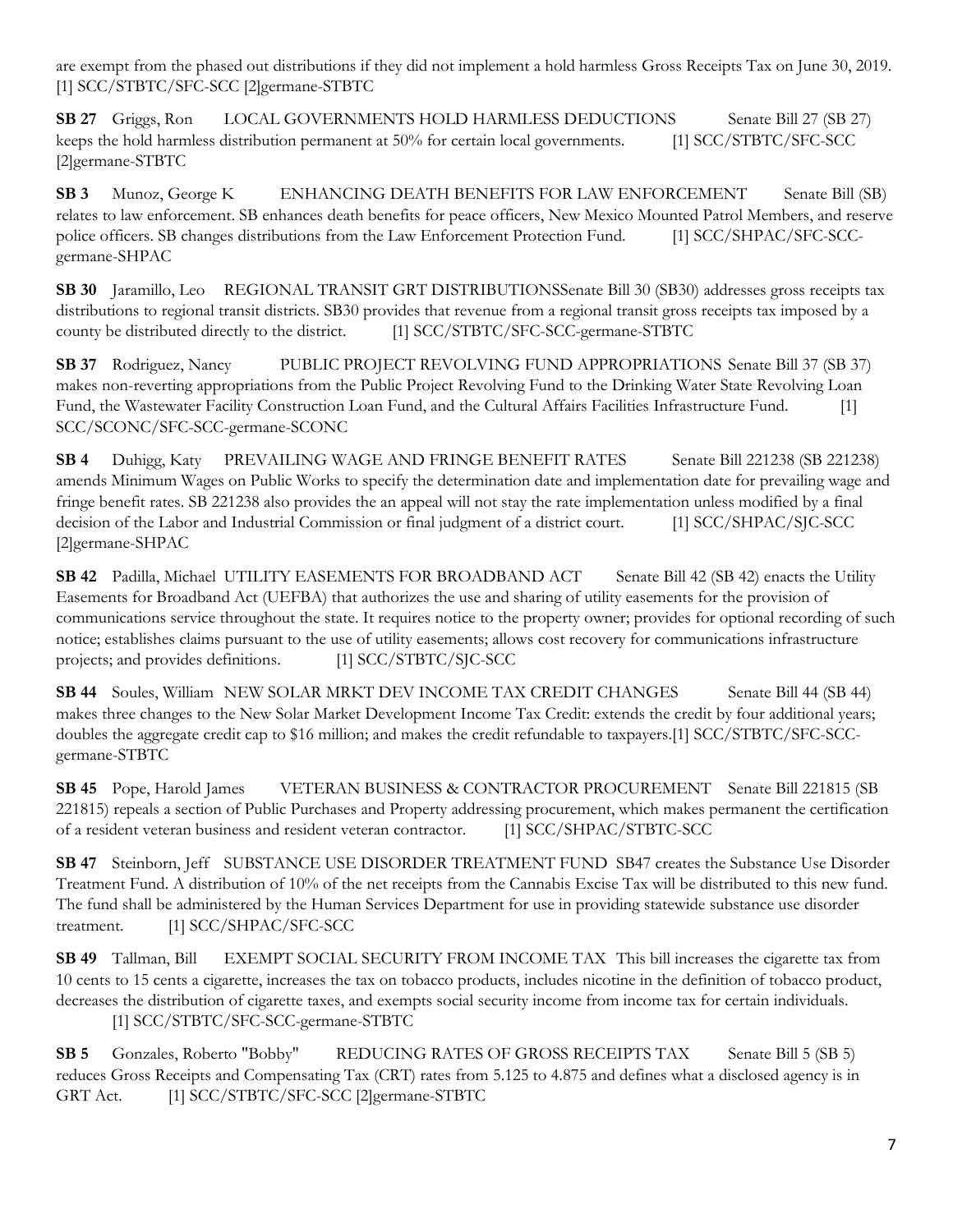**SB 51** Tallman, Bill CREATE PUBLIC WORKS COMMISSION Senate Bill 51 (SB 51) creates a 12-member Public Works Commission (PWC) appointed by the legislature and will proportionally represent political parties. Four public members with expertise in architecture or engineering will also be appointed. SB51 directs the speaker of the house and the committees' committee or the president pro tem to select the PWC chair and vice chair, and to remove a member for nonattendance. Majority approval is required for any action. SB51 appropriates \$335,000 in recurring funds to PWC to meet the bill's provisions. [1] SCC/SRC/SFC-SCC

**SB 60** Padilla, Michael FILM COMPANY SECURITY GROSS RECEIPTS Senate Bill 60 (SB 60) enacts a new section of the Gross Receipts Compensating Tax Act to provide a Gross Receipts Tax Deduction for security services sold to a film production company to take effect in July of 2022. [1] SCC/STBTC/SFC-SCC

SB 61 Steinborn, Jeff LOBBYIST REPORT CHANGES Senate Bill 61 (SB 61) adds a new section to the Lobbyist Regulation Act requiring post-session reports on what legislation a lobbyist or lobbyist's employer lobbied and amends Section 2-11-7 NMSA 1978. [1] SCC/SRC/SHPAC-SCC

**SB 69** Tallman, Bill JOB CREATION REPORTING REQUIREMENTS Senate Bill 69 (SB 69) relates to economic development. SB requires receipts of public support from the state pursuant to the Local Economic Development Act to report job creation and capital investment information. SB 69 requires the Taxation and Revenue Department to compile and present a tax expenditure budget and analyses of certain tax expenditures to the Governor and the legislative committees. SB 69 makes a nonrecurring appropriation in FY2023. [1] SCC/STBTC/SFC-SCC

**SB** 74 Steinborn, Jeff LOBBYIST DEFINITIONS Senate Bill 74 (SB 74) amends the Lobbyist Regulation Act by defining "advertising campaign" and requiring lobbyists to report compensation received for lobbying. It makes technical changes to the advertising campaign reporting requirements. [1] SCC/SRC/SJC-SCC

**SB 76** Gonzales, Roberto "Bobby" RURAL AIR SERVICE CHANGES Senate Bill 76 (SB 76) relates to aviation by amending the Rural Air Service Enchantment Act to broaden eligibility for Rural Air Service Enhancement Grants, temporarily reserving a portion of the Rural Air Service Enhancement Fund for eligible applicants with new or expanded air routes to be used by aircraft with a capacity of not more than nine persons. An appropriation is included in this Act. [1] SCC/STBTC/SFC-SCC

**SB 88** Stefanics, Elizabeth "Liz" VOLUNTEER FIRE DEPT. TRAINING Senate Bill 88 (SB 88) makes an appropriation to the Local Government Division of the Department of Finance and Administration for training materials and instruction of volunteer firefighters at the Fire Department for the Tajique and Torreon Fire Department. [1] SCC/SCONC/SFC-SCC

**SB** 98 Padilla, Michael CYBERSECURITY ACT Senate Bill 98 (SB 98) relates to cybersecurity by enacting the Cybersecurity Act and establishing the Cybersecurity Office, creating the Cybersecurity Advisory Committee, establishing the Intragovernmental Cybersecurity Coordinating Committee, creating the State Chief of Information Security and Chief Information Security Officers for the Administrative Office of the Courts, and the Legislative Council Services, providing powers and duties , requiring rulemaking and reports, making appropriations, and declaring an emergency. [1] SCC/SRC/SFC-SCC

**SB 99** Jaramillo, Leo STATE TRANSIT FUND Senate Bill 99 (SB 99) relates to transportation by creating the State Transit Fund by allowing money in the fund to provide up to fifty percent of matching funds for public transit agencies and making an appropriation.[1] SCC/STBTC/SFC-SCC

**SJM 2** Stewart, Mimi NATIONAL BIODIVERSITY STRATEGY Senate Joint Memorial 2 (SJM 2) requests the federal government to establish a National Biodiversity Strategy with the support of Congress, federal agencies and state, local and tribal governments. It requests all parties to support the National Biodiversity Strategy and take actions to protect species and habitats and help forestall the loss of biodiversity. [1] SRC/SCONC-SRC

**SJR 1** Tallman, Bill NONPARTISAN OPEN PRIMARY ELECTIONS, CA Senate Joint Resolution 1 (SJR 1) is a Joint Resolution proposing to amend Article 5, Section 2 and Article 7, Section 5 of the constitution to require primary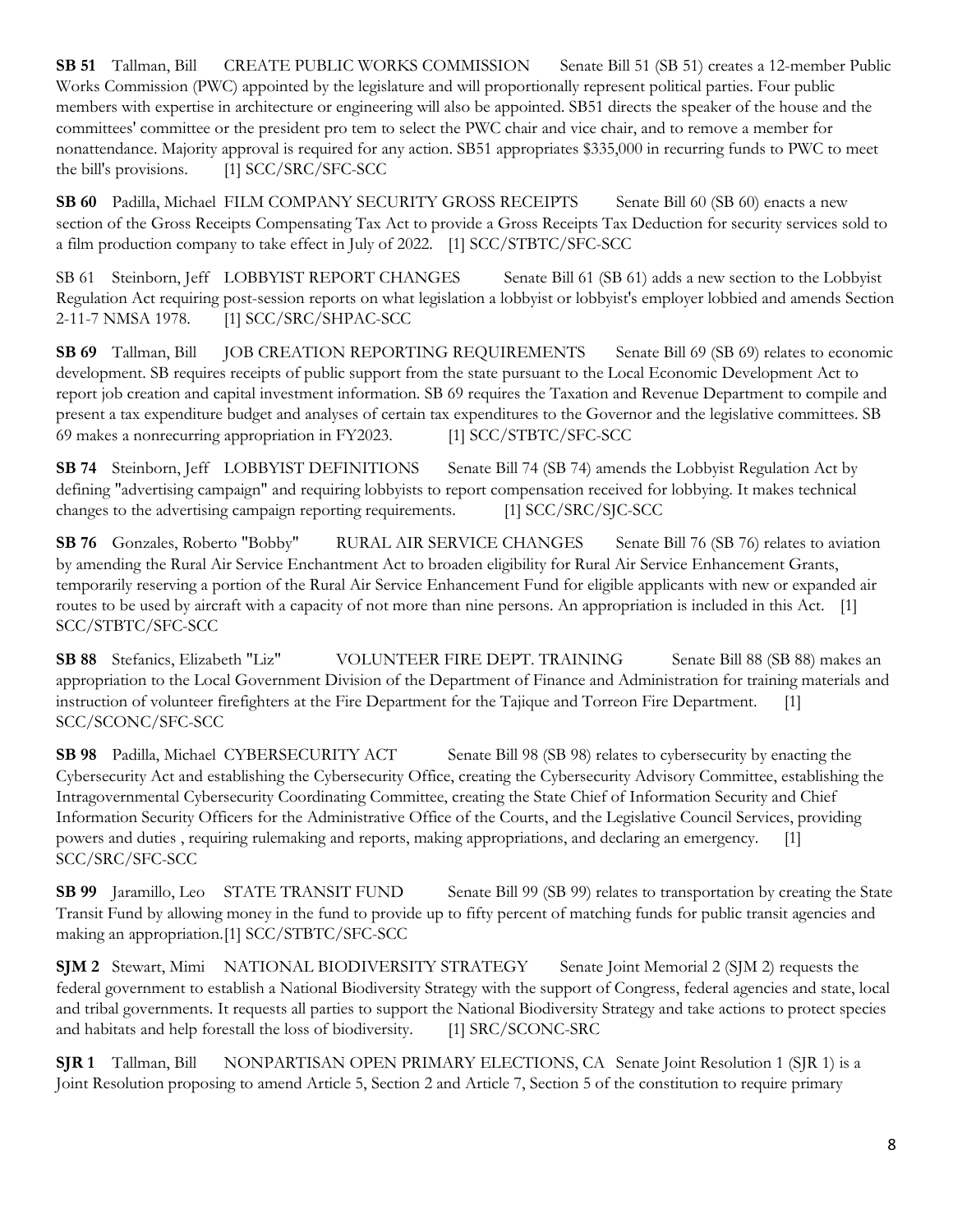elections for statewide offices, legislative offices and United States congressional offices to be nonpartisan open primary elections and to require instant runoffs to be used for general elections for these offices. [1] SRC/SJC-SRC

**SJR 2** Sedillo-Lopez, Antoinette ENVIRONMENTAL RIGHTS, CA Senate Joint Resolution 2 (SJR 2) proposes to amend the NM Constitution by adding a new section to Article 2 that provides the people of the state with environmental rights and directs the state to protect environmental resources for the benefit of all the people. It repeals the current pollution control provisions of Article 20, Section 21 of the NM Constitution. [1] SRC/SJC/SFC-SRC

**SJR 4** Tallman, Bill PRIMARY ELECTION CHANGES, CA Senate Joint Resolution 4 (SJR 4) proposes to amend Article 7 of the NM Constitution to allow voters who have not selected a party affiliation to vote in the primary election of a political party. It provides political parties the option of allowing only party members to participate in the party's nomination process as long as that the party pays the costs of that process. [1] SRC/SJC-SRC

**SM 6** Neville, Steven P. STUDY UNIFIED JAIL & PRISON SYSTEM Senate Memorial 6 (SM 6) calls for a task force to be convened by the New Mexico Association of Counties to study the feasibility of transitioning individual county detention centers to a unified jail and prison system. [1] SRC/SJC-SRC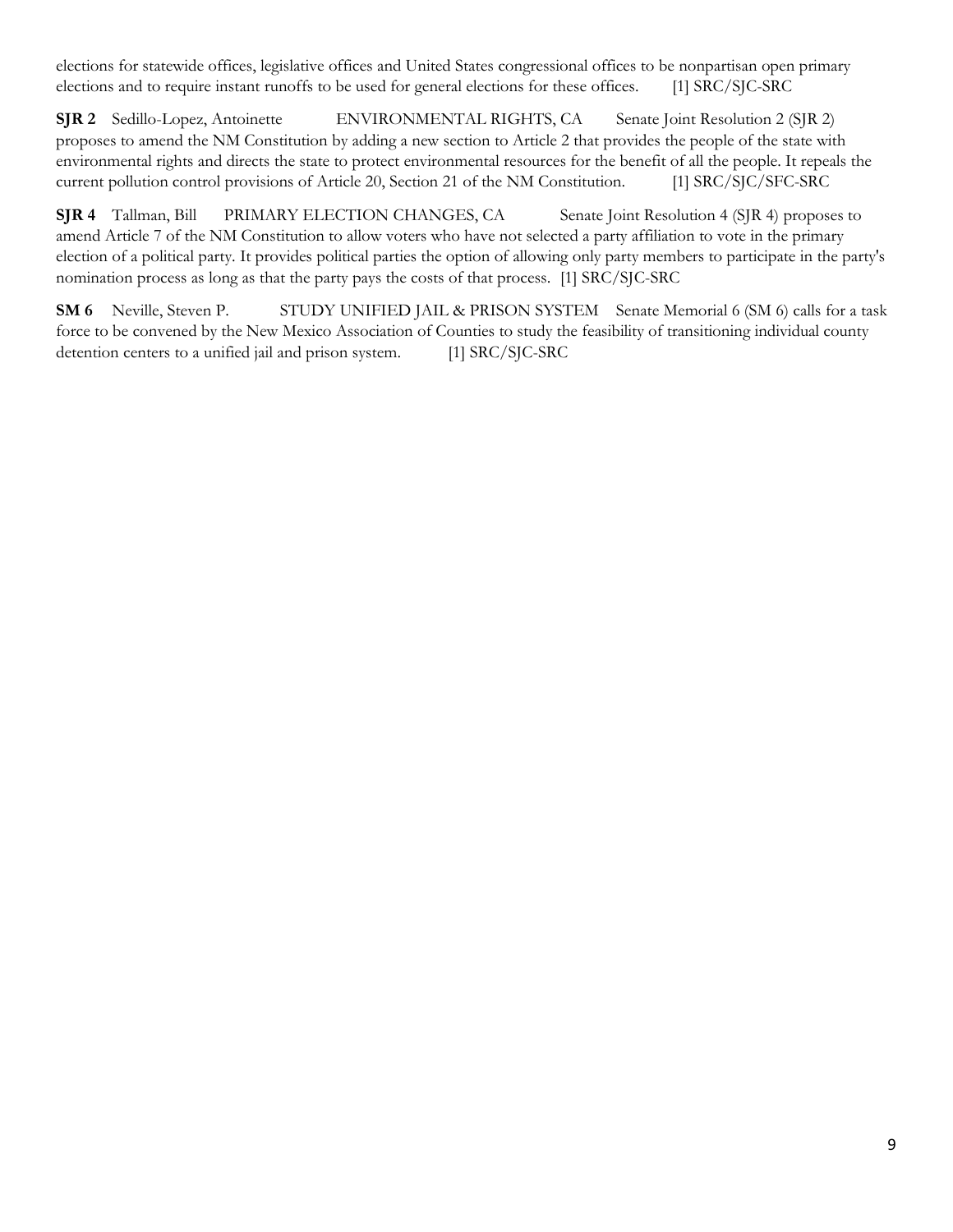## **Anatomy of a Bill**

A bill is introduced by a sponsoring legislator on the floor of either house, numbered by the clerk and referred for consideration to one or more committees of that house. The deadline for introduction of all bills except appropriations bills or bills requested by the Governor (special messages) is noon on the  $30<sup>th</sup>$  day of a 60-day session or noon on the 15<sup>th</sup> day of a 30-day session.

Committee recommendations usually determine the success or failure of a bill. A bill may be amended in committee or on the floor at any point in the process – sometimes changed so significantly that its own author would not recognize it – or a substitute measure with the same number and general subject matter may be put in its place.

If you are interested in a particular bill, do not be discouraged if it seems to sit for a long time in committee, particularly in a tax, finance, or appropriations committee. Bills requesting money or taxing authority often lie dormant until the last few days of a session and then move quickly.

If a bill passes successfully through its committee referrals, it returns to the floor of the chamber in which it was introduced for floor consideration. If it passes that chamber, it goes to the other chamber. However, it may also be tabled, referred again, or defeated.

In the second chamber the bill is again considered in one or several committees and it may again be amended or substituted. If it gets through its committee assignments, it returns to the floor of that chamber for consideration and may from there be referred, tabled, passed, or defeated.

If the bill passes the second chamber after being amended or substituted, the originating chamber must concur or fail to concur with the changes. If the originating chamber fails to concur, a conference committee representing both chambers is appointed to decide what to present to both chambers for acceptance.

A bill that has been passed by both the House and the Senate goes to the Governor for signature. The Governor may choose to sign or veto the bill. If the bill contains an appropriation, the Governor may veto portions if she wishes (*line-item veto*); if it does not, she may only veto the entire bill. If vetoed, 2/3 of the House and 2/3 of the Senate must vote in favor of the bill in order to override the veto. If the veto override fails, the bill dies.

Most bills do not reach the Governor's desk before the Legislature adjourns. The Governor has 20 days following the close of the session to sign, veto, or fail to sign (*pocket veto*) any bill that he or she did not act on during the session. In New Mexico, very few bills make it all the way to enactment. The historic trend in New Mexico is for more and more introductions each succeeding session.

#### **General Abbreviation Codes**

HB – House Bill HCR – House Concurrent Resolution HJR – House Joint Resolution HJM – House Joint Memorial HM – House Memorial SB – Senate Bill SCR – Senate Concurrent Resolution SJR – Senate Joint Resolution SJM – Senate Joint Memorial SM – Senate Memorial